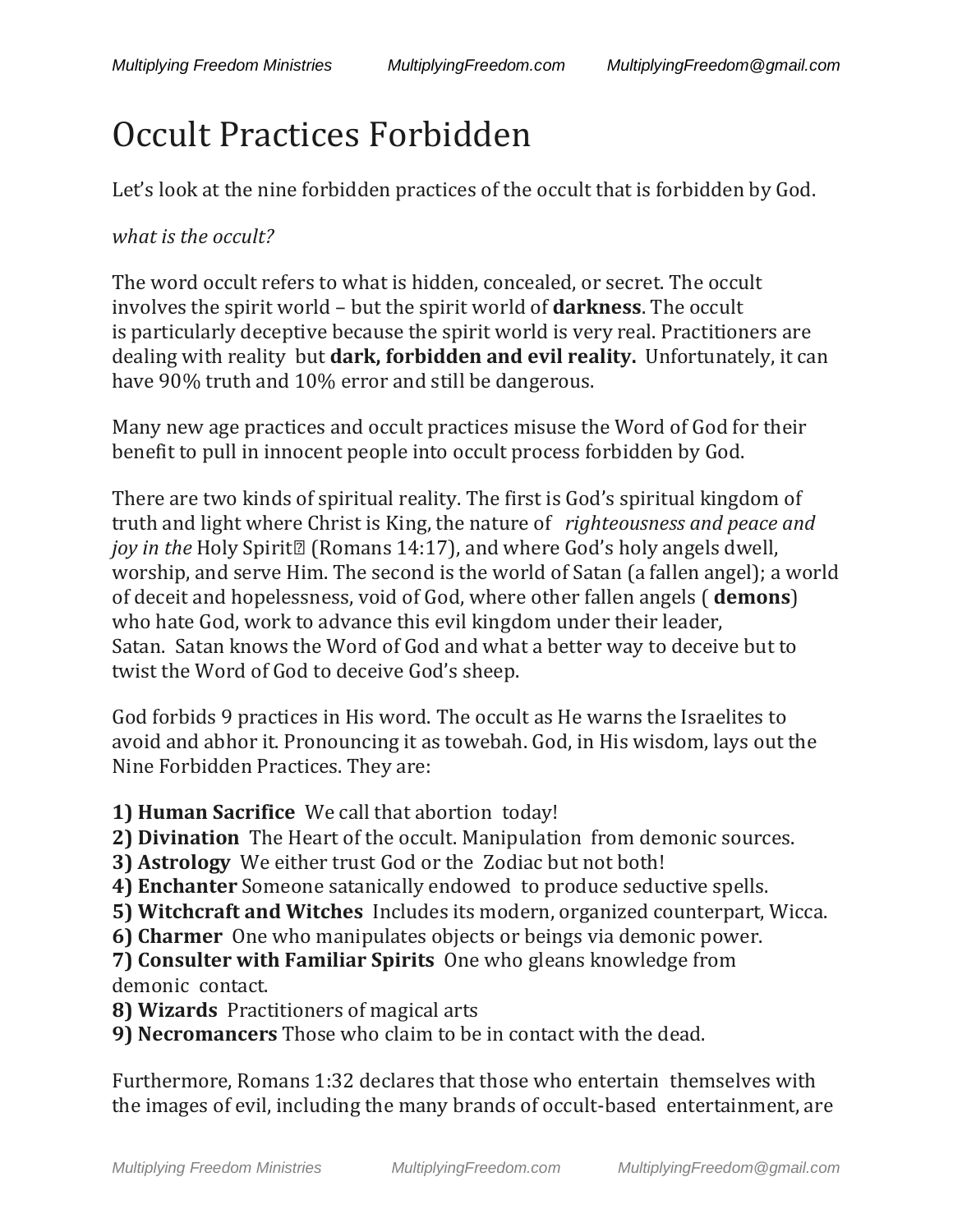under the same judgment and curse as those who actually do the occult deeds! Wow!

Being filled with all unrighteousness, fornication, wickedness, covetousness, maliciousness; full of envy, murder, debate, deceit, malignity; whisperers, Back biters, haters of God, spiteful, proud, boasters, inventors of evil things, disobedient to parents, Without understanding, covenant breakers, without natural affection, implacable, unmerciful: Who knowing the judgment of God, that they which commit such things are worthy of death, not only do the same, but have pleasure in them that do them.

Doesn't that sound exactly like our culture today; having pleasure in or being entertained by the very things that God condemns?

## **Examples of occult practices**

Examples of occult practices (this is far from an exhaustive list):

- Stilling or emptying the mind, meditating, focusing on one thought or object to meet a peaceful state or subjective spiritual experience.
- Visualizing the breath moving in unnatural ways.
- Speaking with the dead, including prayers to saints or entering trance states to speak with dead people, pets or Mother Mary (necromancy).
- Channeling spirits and prophesying in another voice.
- Channeling animal spirits: roaring like a lion, etc. through wrong types of meditation (centering prayer, contemplative prayer, listening prayer) being passive with your mind.
- Soaking prayer involves a trance like meditative or contemplative state in which the adherent is encouraged to empty their mind. This type of prayer seeks to experience God's presence through mystical exercises which teeters dangerously on the edge of the esoteric. New Age practice that is adherent of Hinduism would take part in.
- Passing electrical currents or waves of heat through laying on hands.
- Waving flags to keep demons away, or anointing with oil. To keep demons away is to repent and renounce any sin in your life that opened the door to the enemy. Repentance closes the door.
- Calling down a spirit to feel its ecstatic influence (soaking in the spirit, called *samadhi*in yoga).